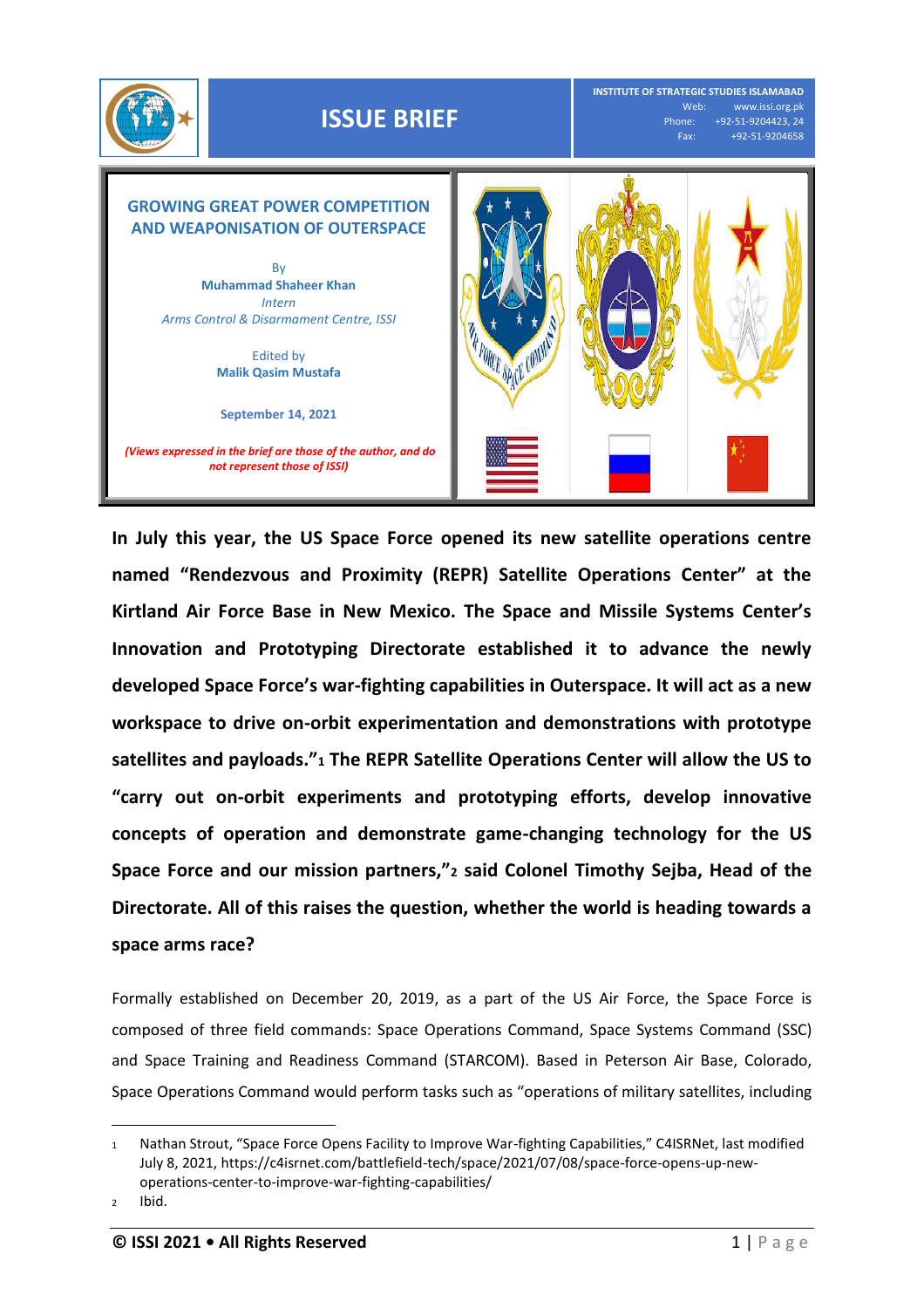GPS, missile warning constellations and satellite communication systems in use today."<sup>3</sup> A three-star general would head it. Similarly, the SSC will also be led by a three-star general and would be the centre for developing, acquiring and sustaining space weapon systems. Space and Missile Systems Center, which is the current primary space procurement organisation, will also be transferred to SSC. Lastly, STARCOM will be responsible for the education and training of the staff and the recruits.4 Its command headquarters is expected to be developed at Huntsville, Alabama.<sup>5</sup>

What is interesting here is the US signing of new as well as ongoing experiments that are directly or indirectly part of the Space Force programme. Firstly comes the unmanned X-37B space plane, which has spent 2,865 days in orbit, the last flight is the longest with a record-breaking of 780 days. The idea is to "collect solar energy with high-efficiency solar cells, convert it to radiofrequency and then beam it to earth. That technology could provide an uninterrupted energy source to expeditionary forces at forwarding operating bases that have limited access to traditional power sources."<sup>6</sup> However, many of its missions have been kept in secrecy so that the rivals may not figure them out.7 Then comes the Gunsmoke-Jspace-based targeting satellites. Cost-efficient, these satellites can operate in low Earth orbit, "could take images from satellites on orbit down to Earth, process them with artificial intelligence to find threats and deliver targeting data to weapon systems in about 20 seconds."<sup>8</sup>

Additionally, the US Space Force has deployed the Counter Communications System Block 10.2 to jam adversaries' communications in a conflict. Filled with secrecy, what is known is it is a "transportable electronic warfare system that can reversibly deny adversaries' satellite communications."<sup>9</sup> The system is likely able to jam C-, Ku- and X-band frequencies and that it

l

<sup>3</sup> Valerie Insinna, "Here's How the Space Force will be Organised," *Defense News*, last modified June 30, 2020,<https://www.defensenews.com/space/2020/06/30/heres-how-the-space-force-will-be-organized/>

<sup>4</sup> Ibid.

<sup>5</sup> Kim Chandler, "US Space Command Site to Be Located in Huntsville, Alabama," *Air Force Times,* last modified January 14, 2021, [https://www.airforcetimes.com/news/your-air-force/2021/01/13/us-space](https://www.airforcetimes.com/news/your-air-force/2021/01/13/us-space-command-site-to-be-located-in-huntsville-alabama/)[command-site-to-be-located-in-huntsville-alabama/](https://www.airforcetimes.com/news/your-air-force/2021/01/13/us-space-command-site-to-be-located-in-huntsville-alabama/)

<sup>6</sup> Nathan Strout, "Here Are a Few of the Experiments Hitching a Ride on the Air Force's Secret Space Plane," C4ISRNet, last modified May 8, 2020[, https://www.c4isrnet.com/battlefield-tech/space/2020/05/07/here](https://www.c4isrnet.com/battlefield-tech/space/2020/05/07/here-are-a-few-of-the-experiments-hitching-a-ride-on-the-air-forces-secret-space-plane/)[are-a-few-of-the-experiments-hitching-a-ride-on-the-air-forces-secret-space-plane/](https://www.c4isrnet.com/battlefield-tech/space/2020/05/07/here-are-a-few-of-the-experiments-hitching-a-ride-on-the-air-forces-secret-space-plane/)

<sup>7</sup> Valerie Insinna, "US Space Force Launches the Mysterious X-37B Space Plane," *Defense News*, last modified May 17, 2020[, https://www.defensenews.com/space/2020/05/17/the-space-force-just](https://www.defensenews.com/space/2020/05/17/the-space-force-just-launched-the-mysterious-x-37b-space-plane/)[launched-the-mysterious-x-37b-space-plane/](https://www.defensenews.com/space/2020/05/17/the-space-force-just-launched-the-mysterious-x-37b-space-plane/)

<sup>8</sup> Nathan Strout, "With All Three Gunsmoke-J Satellites on Orbit, the Army is Ready to Test Space-based Targeting," C4ISRNet, last modified July 13, 2021, [https://www.c4isrnet.com/battlefield](https://www.c4isrnet.com/battlefield-tech/space/2021/07/12/with-all-three-gunsmoke-j-satellites-on-orbit-the-army-is-ready-to-test-space-based-targeting/)[tech/space/2021/07/12/with-all-three-gunsmoke-j-satellites-on-orbit-the-army-is-ready-to-test-space](https://www.c4isrnet.com/battlefield-tech/space/2021/07/12/with-all-three-gunsmoke-j-satellites-on-orbit-the-army-is-ready-to-test-space-based-targeting/)[based-targeting/](https://www.c4isrnet.com/battlefield-tech/space/2021/07/12/with-all-three-gunsmoke-j-satellites-on-orbit-the-army-is-ready-to-test-space-based-targeting/)

<sup>9</sup> Nathan Strout, "What Do We Know About the Space Force's First Offensive Weapon?," C4ISRNet, last modified April 8, 2020, [https://www.c4isrnet.com/electronic-warfare/2020/04/08/this-is-what-the-space](https://www.c4isrnet.com/electronic-warfare/2020/04/08/this-is-what-the-space-force-will-use-to-jam-enemy-satellites/)[force-will-use-to-jam-enemy-satellites/](https://www.c4isrnet.com/electronic-warfare/2020/04/08/this-is-what-the-space-force-will-use-to-jam-enemy-satellites/)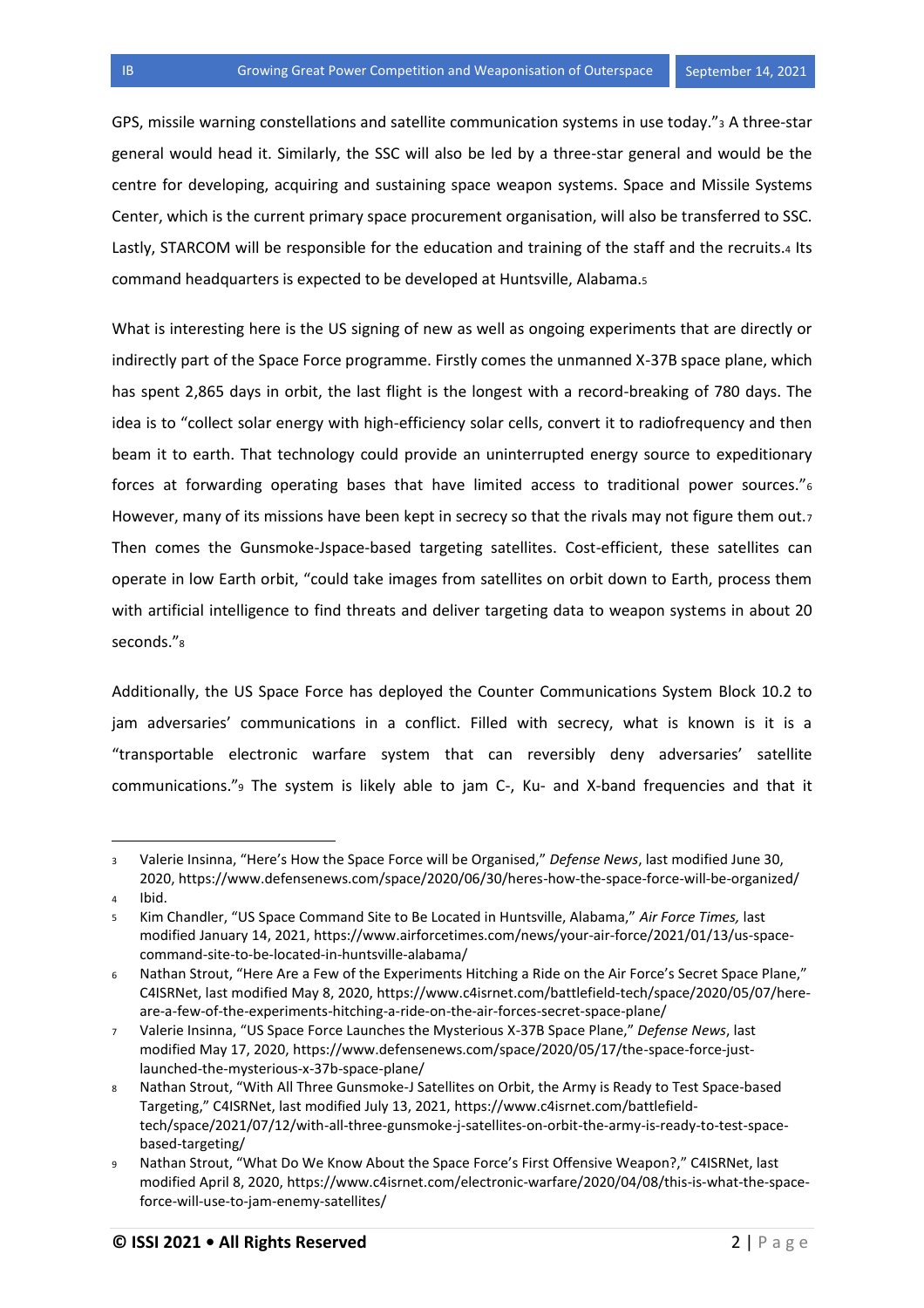primarily targets communications satellites operating in geostationary orbit.<sup>10</sup> They are also experimenting on the usage of directed-energy systems, such as space-based lasers to target adversaries' targets in the boost phase, though not much information has been declassified in this regard.<sup>11</sup> The idea is to have a counter for the anti-satellite systems of China and Russia.<sup>12</sup>

In addition to this, Pentagon is also trying to discover ways to develop manufacturing in space. The Novel Orbital and Moon Manufacturing, Materials and Mass-efficient Design programme (NOM4D), launching by Defense Advanced Research Projects Agency (DARPA), is trying to develop foundational materials, processes and designs needed to make it a reality.<sup>13</sup> As a result of the natural limitations of rocket launches in placing larger structures and systems in orbit, the agency is planning to launch smaller pieces of the desired structure on-orbit with multiple launches and then assemble them in space and if possible, to collect materials from the moon and to build it.<sup>14</sup> They believe by assembling objects in space, they can surpass the volume restrictions of launching from the earth, which could enable more flexibility and mass efficiency.

More interestingly, before leaving office, former President Donald Trump signed an executive order for the Department of Defense (DoD) to find ways and explore the use of nuclear power for space15 and as a result, DARPA has chosen three firms, namely, General Atomics, Blue Origin and Lockheed Martin, to design a nuclear-powered space vehicle that will operate above low Earth orbit by 2025.<sup>16</sup>

Earlier on, the Pentagon released its defence space strategy to counter Russia and China. The US claims that the counter-space efforts done by Russia and China are the greatest strategic threat to America.<sup>17</sup> As per the strategy, Pentagon plans to build a comprehensive military advantage in space which includes the capabilities that can counter the hostile use of space and fielding assured space

l

<sup>12</sup> Ibid.

<sup>10</sup> Ibid.

<sup>11</sup> Nathan Strout, "The Space Force Wants to Use Directed-energy Systems for Space Superiority," C4ISRNet, last modified June 17, 2021, [https://www.c4isrnet.com/battlefield-tech/space/2021/06/16/the-space](https://www.c4isrnet.com/battlefield-tech/space/2021/06/16/the-space-force-wants-to-use-directed-energy-weapons-for-space-superiority/)[force-wants-to-use-directed-energy-weapons-for-space-superiority/](https://www.c4isrnet.com/battlefield-tech/space/2021/06/16/the-space-force-wants-to-use-directed-energy-weapons-for-space-superiority/)

<sup>13</sup> Nathan Strout, "Pentagon Science Office Launches Programme to Develop Manufacturing in Space ... and on the Moon," C4ISRNet, last modified February 10, 2021, [https://www.c4isrnet.com/battlefield](https://www.c4isrnet.com/battlefield-tech/space/2021/02/09/darpa-launches-new-program-to-develop-manufacturing-in-spaceand-on-the-moon/)[tech/space/2021/02/09/darpa-launches-new-program-to-develop-manufacturing-in-spaceand-on-the](https://www.c4isrnet.com/battlefield-tech/space/2021/02/09/darpa-launches-new-program-to-develop-manufacturing-in-spaceand-on-the-moon/)[moon/](https://www.c4isrnet.com/battlefield-tech/space/2021/02/09/darpa-launches-new-program-to-develop-manufacturing-in-spaceand-on-the-moon/)

<sup>14</sup> Ibid.

<sup>15</sup> Aaron Mehta, "Trump Orders DoD to Explore Use of Nuclear Power for Space," *Defense News*, last modified January 13, 2021, [https://www.defensenews.com/smr/nuclear-arsenal/2021/01/13/trump](https://www.defensenews.com/smr/nuclear-arsenal/2021/01/13/trump-orders-dod-to-explore-use-of-nuclear-power-for-space-systems/)[orders-dod-to-explore-use-of-nuclear-power-for-space-systems/](https://www.defensenews.com/smr/nuclear-arsenal/2021/01/13/trump-orders-dod-to-explore-use-of-nuclear-power-for-space-systems/)

<sup>16</sup> Nathan Strout, "DARPA Chooses Three Firms to Design Nuclear-powered Space Vehicle," C4ISRNet, last modified April 14, 2021, [https://www.c4isrnet.com/battlefield-tech/space/2021/04/13/heres-whos](https://www.c4isrnet.com/battlefield-tech/space/2021/04/13/heres-whos-designing-a-nuclear-powered-space-vehicle-for-darpa/)[designing-a-nuclear-powered-space-vehicle-for-darpa/](https://www.c4isrnet.com/battlefield-tech/space/2021/04/13/heres-whos-designing-a-nuclear-powered-space-vehicle-for-darpa/)

<sup>17</sup> Nathan Strout, "Pentagon Releases its Defense Space Strategy to Counter Russia and China," C4ISRNET, last modified June 18, 2020, [https://www.c4isrnet.com/battlefield-tech/space/2020/06/17/pentagon](https://www.c4isrnet.com/battlefield-tech/space/2020/06/17/pentagon-releases-defense-space-strategy-to-counter-russia-and-china/)[releases-defense-space-strategy-to-counter-russia-and-china/](https://www.c4isrnet.com/battlefield-tech/space/2020/06/17/pentagon-releases-defense-space-strategy-to-counter-russia-and-china/)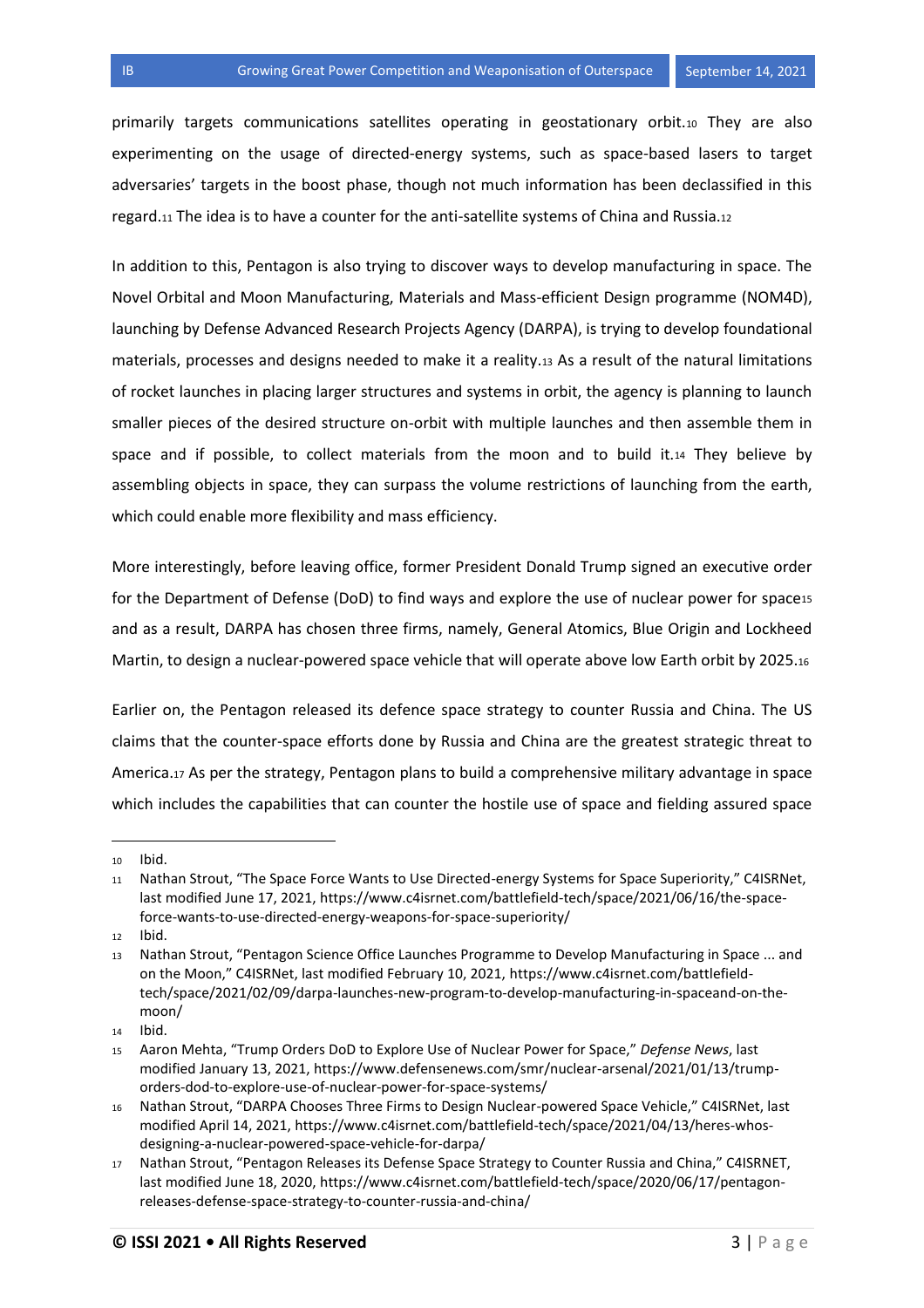capabilities along with the improved space-based intelligence and command-and-control capabilities of the US. Furthermore, the strategy plans to integrate space into three; national joined and combined operations. The US plans to shape the strategic environment, which includes deterring hostile and aggressive activities in space, working with allies, updating the public and develop international norms to reduce misunderstandings. Lastly, they plan to cooperate with allies, including increase information sharing, with partners, industry and other US government departments and agencies.<sup>18</sup> The Americans insist that all these developments and the introduction of the Space Force are a result of growing counter-space measures being done by adversaries. Naturally, a question may arise, what are the growing counter-space measures being done by adversaries?

In its simplest of terms, the US claims Russia and China to be its archrivals in the space race. The US Space Force has accused Russia of an unprecedented test of provocative weapons in space.<sup>19</sup> These include space-based anti-satellite weapons, ground-based missiles that are capable of destroying the American satellites in low-earth orbit and a "Russian spacecraft that launched in November 2020 and split into two separate crafts once in orbit."20 One of those spacecraft, known as Cosmos 2543, fired a projectile into outer space. The Russian Space force, which was originally established in 1992. However, as a result of post-Soviet chaos, its responsibilities remained mute and ambiguous. By 2011, it was integrated into the Aerospace Defense Force and by 2015, Russia established a Space Force branch within the larger Russian Aerospace Forces, and was given responsibilities of "space warfare, including ballistic missile defence, space observation and surveillance, space launch and global communications."<sup>21</sup>

China, on the other hand, has the most advanced space capabilities in the Indo-Pacific region other than the US. China has developed the bureaucratic structures for military problems of space back in 2015, shortly after the introduction by Russia, which came primarily out of concern of the US missile defence capabilities. This resulted in the creation of the People's Liberation Army Rocket Force (PLARF) and the PLA Strategic Support Force (PLASSF).<sup>22</sup> They worried that the American space

l

<sup>18</sup> Ibid.

<sup>19</sup> Paul D Shinkman, "Space Force Accuses Russia of Unprecedented, Provocative Weapons Test in Space," *US News*, accessed July 23, 2020, [https://www.usnews.com/news/national-news/articles/2020-07-](https://www.usnews.com/news/national-news/articles/2020-07-23/space-force-accuses-russia-of-unprecedented-provocative-weapons-test-in-space) [23/space-force-accuses-russia-of-unprecedented-provocative-weapons-test-in-space](https://www.usnews.com/news/national-news/articles/2020-07-23/space-force-accuses-russia-of-unprecedented-provocative-weapons-test-in-space)

<sup>20</sup> Ibid.

<sup>21</sup> Robert Farley, "Managing the Military Problem of Space: The Case of Russia," *The Diplomat*, last modified April 20, 2021, [https://thediplomat.com/2021/04/managing-the-military-problem-of-space-the-case-of](https://thediplomat.com/2021/04/managing-the-military-problem-of-space-the-case-of-russia/)[russia/](https://thediplomat.com/2021/04/managing-the-military-problem-of-space-the-case-of-russia/)

<sup>22</sup> Robert Farley, "Managing the Military Problem of Space: The Case of China, Part 1," *The Diplomat*, last modified May 22, 2021[, https://thediplomat.com/2021/05/managing-the-military-problem-of-space-the](https://thediplomat.com/2021/05/managing-the-military-problem-of-space-the-case-of-china-part-1/)[case-of-china-part-1/](https://thediplomat.com/2021/05/managing-the-military-problem-of-space-the-case-of-china-part-1/)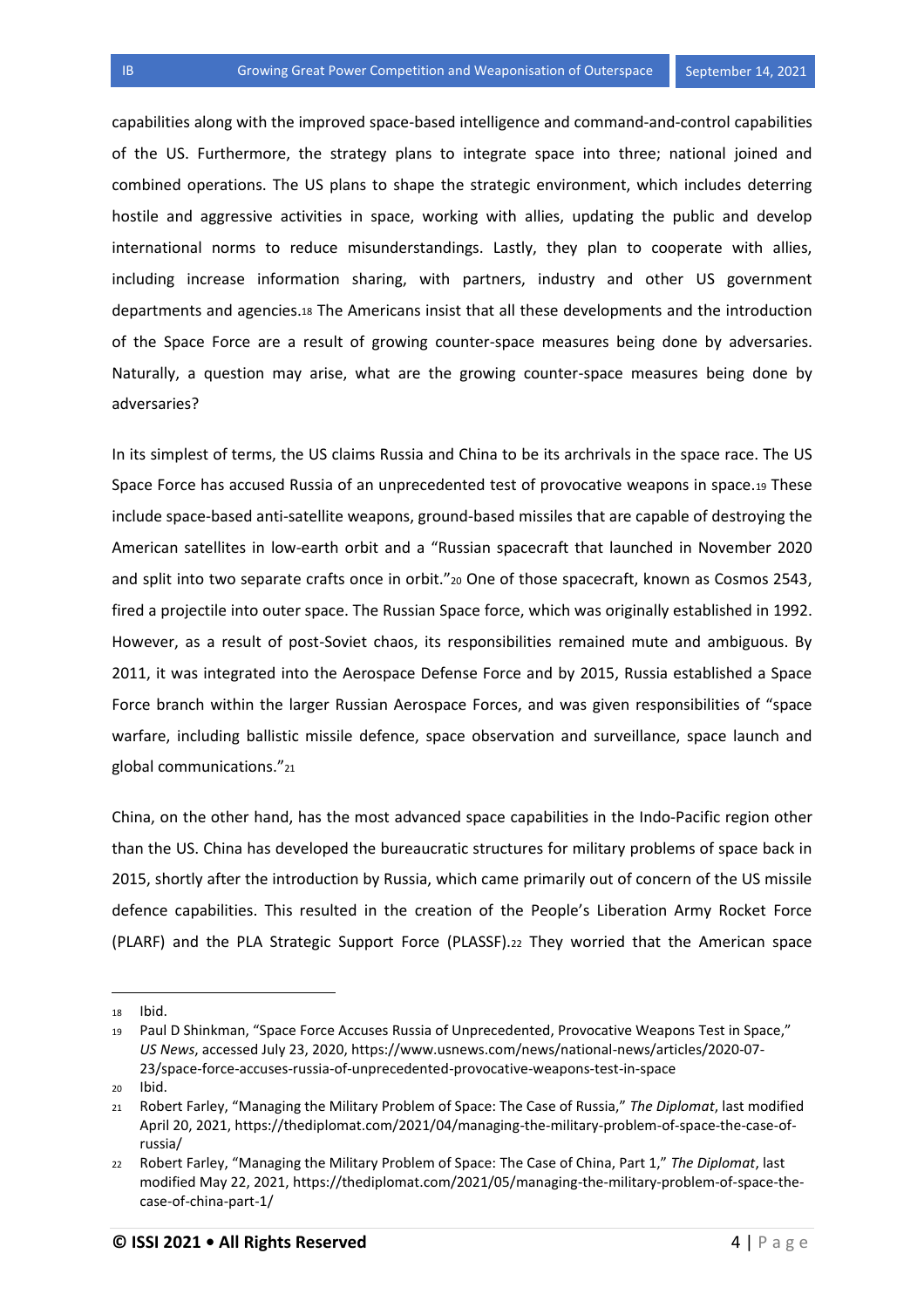dominance could undermine the Chinese nuclear deterrence by either blinding Chinese surveillance or communications or by missiles. In terms of their space doctrine, it's quite similar to the US; access to space helps military operations in other domains, "while denying space to the enemy undercuts its ability to conduct coherent military ops."<sup>23</sup> As a result, Beijing right now has warheads capable enough of smashing satellites in space and through their cyber force, at least in theory, are capable of cutting off adversaries "from contact with fleets of satellites that track enemy movements, relay communications among troops and provide information for the precise targeting of smart weapons."<sup>24</sup> A question may arise, where do the international arms control and disarmament regime stand in this growing great power competition in Outerspace?

Currently, the Outer Space Treaty bans the use of Weapons of Mass Destruction (WMDs) in Outerspace, however, mentions nowhere of banning the use of tactical weapons in space. As a result, Beijing and Moscow have proposed a new "Treaty on the Prevention of the Placement of Weapons in Outer Space and of the Threat or Use of Force against Outer Space Objects (PPWT)" at the United Nations.<sup>25</sup> The US opposed this treaty by highlighting two loopholes. Firstly, the treaty exponentially speaks nothing about the ground-based anti-satellite weapons, and secondly, it speaks nothing about dual-use and space-based weapons disguised under the cloak of civilian or commercial capabilities.<sup>26</sup>

As a way forward, one must realize other than the US, Russia and China, regional players such as Iran, North Korea and India are also actively pursuing space dominance and have done multiple tests and experiments, such as satellite launches and ASAT missiles, for making their goals a reality. This raises an alarming situation and the urgent need for the existing global governance instruments to review the upcoming threats and to plan for the development of new measures that can overcome the current destabilising trends in space security. Proposals such as "Prevention of an Arms Race in Outer Space (PAROS)," the EU's "International Code of Conduct for Outer Space Activities (ICoC)" and the UN Group of Governmental Experts (GGE) on "Transparency and Confidence Building Measures (TCBMs)" were proposed, however, with no fruitful outcomes. The world needs to come to a solution, propose an international regime that can address the reservation of the involved

 $\overline{a}$ 

<https://www.nytimes.com/2021/01/24/us/politics/trump-biden-pentagon-space-missiles-satellite.html>

<sup>23</sup> Ibid.

<sup>24</sup> William J Broad, "How Space Became the Next 'Great Power' Contest Between the US and China," *The New York Times*, last modified January 24, 2021,

<sup>25</sup> Bradley Bowman and Jared Thompson, "Russia and China Seek to Tie America's Hands in Space," *Foreign Policy*, last modified March 31, 2021, [https://foreignpolicy.com/2021/03/31/russia-china-space-war](https://foreignpolicy.com/2021/03/31/russia-china-space-war-treaty-demilitarization-satellites/)[treaty-demilitarization-satellites/](https://foreignpolicy.com/2021/03/31/russia-china-space-war-treaty-demilitarization-satellites/)

<sup>26</sup> Ibid.